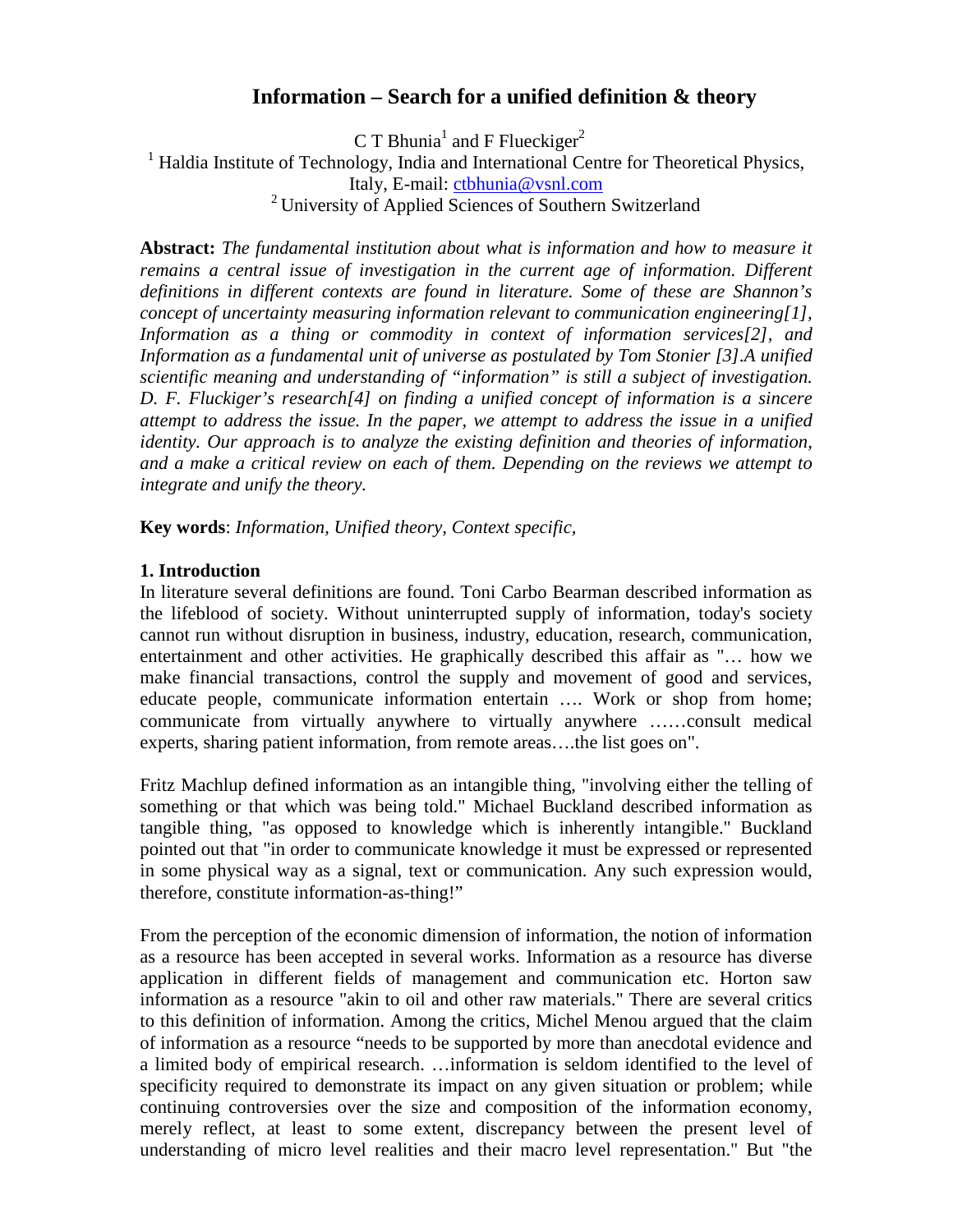notion of information as resource is by now well-established in fact, most evidently in recognition of the related concept of a marketplace of ideas, as reflected in the profusion of national and international laws and policies relating to trade in information and its associated goods and services."

From uses point of view, "the notion of information as commodity has gained considerable currency in the past decade, with commodity in this case, comprising all manner of information services, and including trans border data flows. The concept of information as commodity is wider than that of information as resource, as it incorporates the exchanges of information among people and related activities, as well as its use."

Historically, one of the most durable definitions of information is the mathematical theory of communication developed by C. Shannon in 1948. Information refers to uncertainty of the occurrence of any message. More the probability of occurrence of an event or a message, the less is the amount of information, the event or the message carries, and vice-versa. Shannon, often know as father of the information theory defined information as the "reduction of uncertainty." His definition of information is for information or communication processes. In information theory and coding of communication engineering; information refers to uncertainty to the occurrence of any message [3-5]. The information(I) associated with a message that has the probability of occurrence as p is:

 $I = log(1/p)$  …………………...(1)

The unit of "I" is different for different base of log as shown in table(I). If an information refers to a set of messages  $m_i$  ( $i = 1$  to n) with probability of occurrence  $p_i$  ( $i=1$  to n), the average information, known as the entropy (H) the set carries is :

$$
H = \sum_{i=1}^{n} \sum_{j=1}^{p} \sum_{j=1}^{p} P_{ij}^{(1/p_{i})}
$$

The entropy is a measure of uncertainty of the occurrence of the set.

The definition of Information as stated above for purely communication engineering point of view may fit to networking or compunication engineering or computer engineering.

For age of knowledge, information is best defined as [6]:

…(3) Raw Data when Processed = Information Information - Noise (unwanted information, misinformation etc) = Intelligence Intelligence + Experience =  $k$ nowledge  $Knowledge + Judgement = Wisdom$ 

Bob Debold [7] defined knowledge as "Data and Information wrapped in application and experience." He related data, information, knowledge and wisdom as below (fig 1):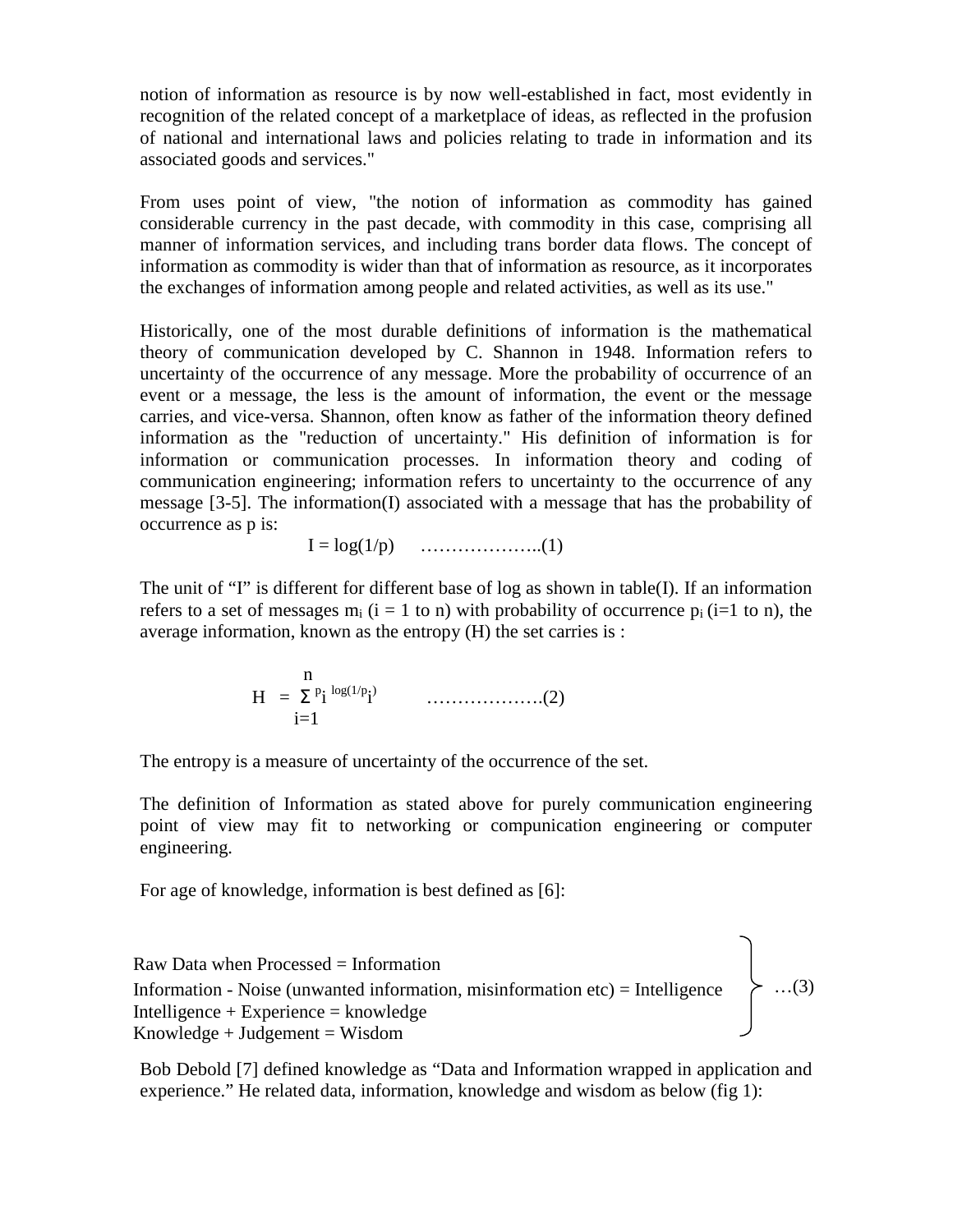

Fig (1): Relation of data with others

Recently Tom Stonier has speculated in his work "Information and Internal Structure of the Universe" that there is an analogy between mass/matter, energy/heat and information/order of an organization. It has been argued that information (I) resident in any organization is proportional to the order (O) of the organization:

$$
I = C.O
$$

where C is the constant of proportionality. If this relation exists there may be a possibility of interchangeability of information with energy (which otherwise speaking will establish a measurable and quantifiable relation between Industrial based society with Information based society). Tom Stonier established an exchange rate which is:

1 Joule per degree Kelvin  $= 10^{23}$  bits of information

#### *Shannon information theory to that of Tom Stonier*

In Shannon's information theory more entropy means more information. While the probabilistic second law thermodynamics, more entropy means more disorder. Does it mean that more information results in decrease in order? If "yes", how? The entropy of thermodynamics (the decrease in order) is a measure of how much a reaction is irreversible. The steam engine on its orderly works produces some waste heat energy. The waste heat of a steam engine that causes the hot atoms to randomly bouncing around is improbable to get back into orderly atoms. Once you get some information, you get so by consuming some energy either by computer processing or by network information downloading or other means of communications. These functions produce some waste heat that is not reversible. Thus durable definition entropy, a measure of information of Shannon perfectly matches with the entropy of the thermodynamics. Shannon's theory of information is a measure of uncertainty – the more you know, the less certain you are. How is it? The information, Shannon described is the information received by a receiver from an information source. As the information source has more uncertain messages, the receiver gets more information. Let us consider fig(2). Initially, "A" is an information source with two messages, X and Y of equi probable. "A" is the transmitter to "B". "B" is the information source to "C" and "D". B gets information  $I = -P(x) \log P(x) - P(y) \log P(x)$  $P(y)$  from "A". Thus "A" knows more. Now by the process, "A" becomes the information source of three messages, X, Y and Z with say equi probable. Aso "Bcan produce the current messages with more uncertainty for the receiver, C and D. Thus it is the reference that solves the puzzle.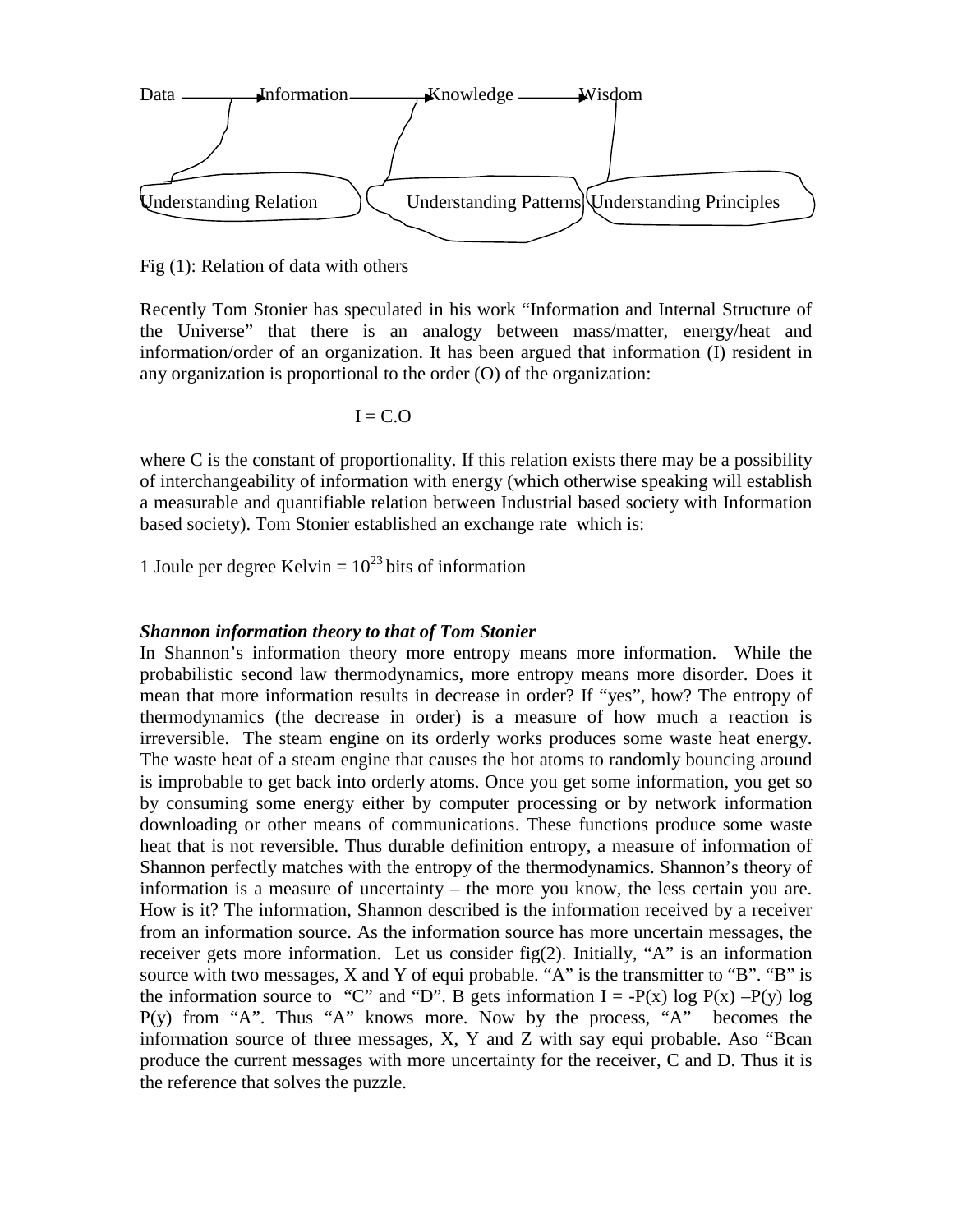

Fig 2. Illustration of disorder vs order nature of measurement of information

All the definitions are context and application specific. In some context some of them may be same and one, in other context they may differ considerably and may be contradictory to each other. D. F. Fluckiger's research on finding a unified concept of information is a sincere attempt to address the issue.

In the current research, we like to address the issue in searching the followings fundamentals issues:

- (i) Is information discovered or invented?
- (ii) How is it discovered or invented?
- (iii) How is it represented  $&$  why is it done so?
- (iv) What is its significance?

#### **2. Basic Ideas**

In order to find answer to the issues raised, we consider :

**A. scientific sets of raw data received over a number of experiments as below:**

Expt.: 1 { 1, 1, 1} Expt.: 2 { 1, 2, 4} Expt.: 3 { 1, 3, 9} Expt.: 4 { 2, 1, 2} Expt.:  $5 \{3, 1, 3\}$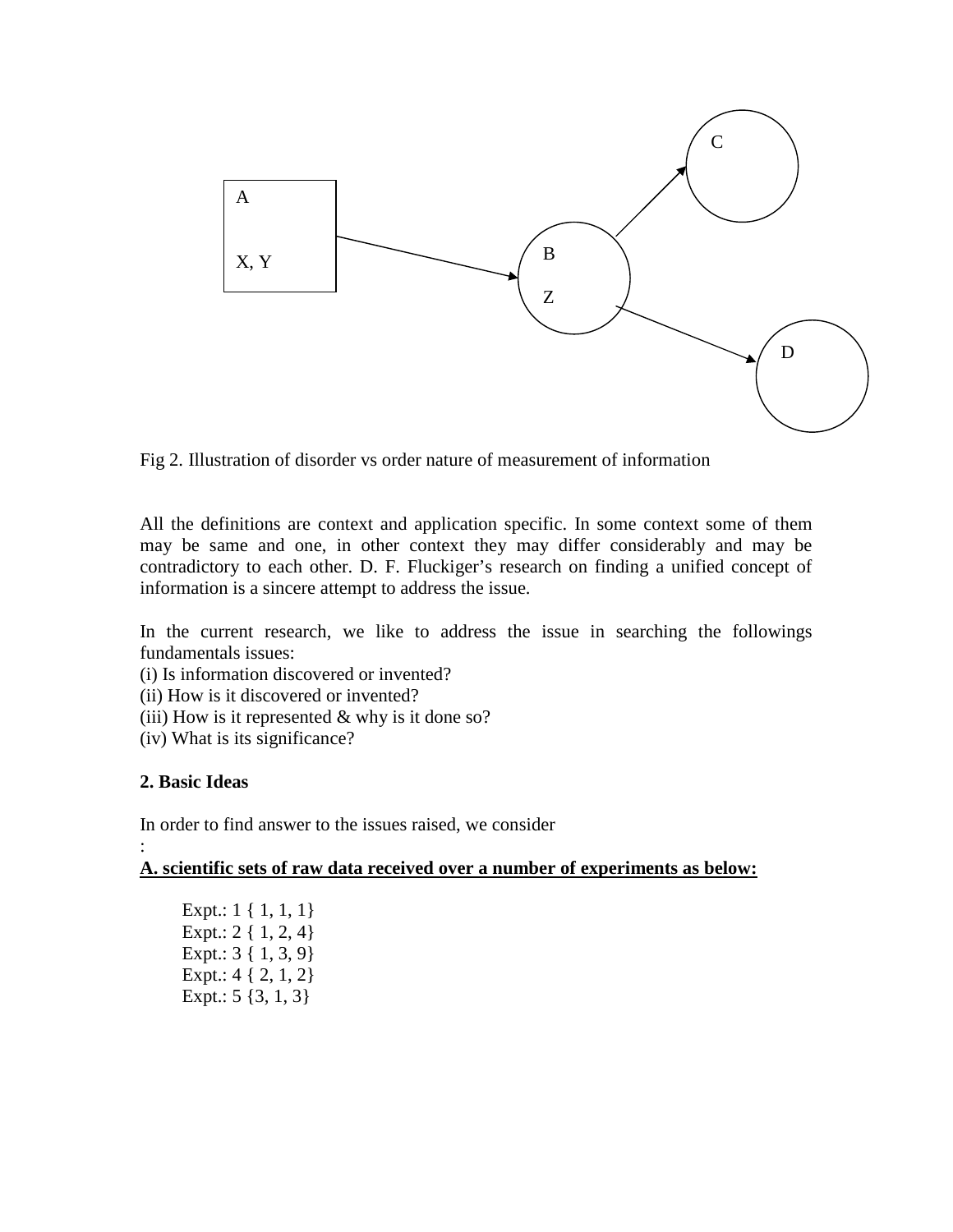

Fig. 3: Information discovering and conveying

An analyst applies his brain and establishes a relation among three elements of each set of experimental data as below:

e (3)=e(1).{e (2)}<sup>2</sup> ……………. (4)

equ (4) provides a scientific information. [It is other way,  $E=mc^2$ ]

This information the investigator passes on to others in form of publication.

The observations that we would to make are:

a) information in equation (4) established by the investigator was duly there in nature. It was only the brain of investigator that processed the experimental data to DISCOVER it. Thus information is NOT INVENTED.

b) it is DISCOVERED by intelligent process, may be in this example by experimental data sets. But it may be theoretical development by human ever increasing & fertilized brain as was done by Einstein.

c) information is represented in form of investigator's intelligent form and in some physical terms (like in communicating languages on papers, signals in communication channel). It is done so for his own record and to transmit the same to other users.

d) information may have three forms of significance : i) positive significance. For example good scientists & engineers may use equ (4) for nuclear power plant, ii) negative significance. Bad people (like bad politicians & rulers) may use it for nuclear bomb, and (iii) no significance like farmers may have no interest in equ(4).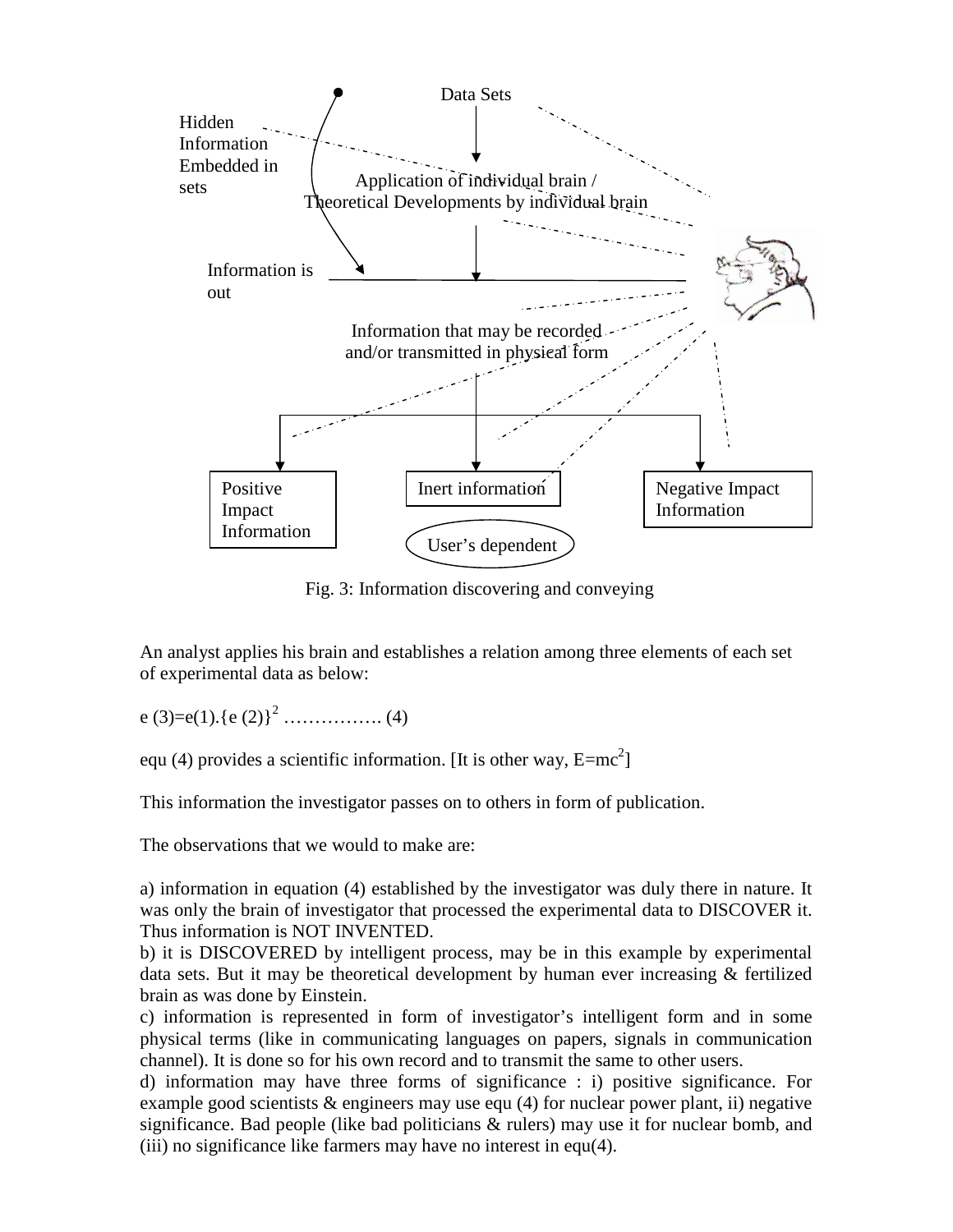The whole of observations is portrayed in fig (3).

### **B. Sorts information.**

Data sets of one-day cricket of Saurav and Sahawag of India are as below:

Sourav : Match:279, Run: 10,123, Av: 40.65, WK: 93, Av.: 37.31, Catch: 96 Sahawag: Match: 153, Run: 4608, Av.: 32.45 Wk: 69, Av.: 39.89, Catch: 64

Analyst applies his brain and finds the following information:

In all fields of runs, wicket, and catch in one-day cricket;

# *Sourav is a better player than Sahawag*

The observations (a-c) as made in A are duly applicable to B. In reference to observation (d); the positive, the negative and the inert application of information (2) may be respectively applicable to Sri Buddhadev Bhattacharjee, Chappel and a non-cricket loving fellow.

The above situation may more meaningfully be looked as:

A data set in a file on a disk of a computer is (first of all) nothing else than a sequence electrical charges - and for itself it doesn't contain information. It becomes information, if:

- someone observes the scenario and makes his reflections on information sources (like Shannon did), or
- someone retrieves the data set and reads its content represented with characters on a screen, a sheet of paper, ...

The gained information may have (as you observe correctly) different impact within the memory of the individual:

• 'Positive impact information' - this is the simplest case: The individual didn't know before the content of the data set.

Effect: He knows more after the information process  $\rightarrow$  his 'knowledge' increases.

• 'Inert information': The individual gets information he already knows  $\rightarrow$  nothing new!

Effect: He gets a confirmation that what he already knows is also memorized in the data set  $\rightarrow$  his 'knowledge' usually increases by this simple realization.

• 'Negative impact information': The individual gets information that is divergent to what he already knows.

Effect: at least two possibilities: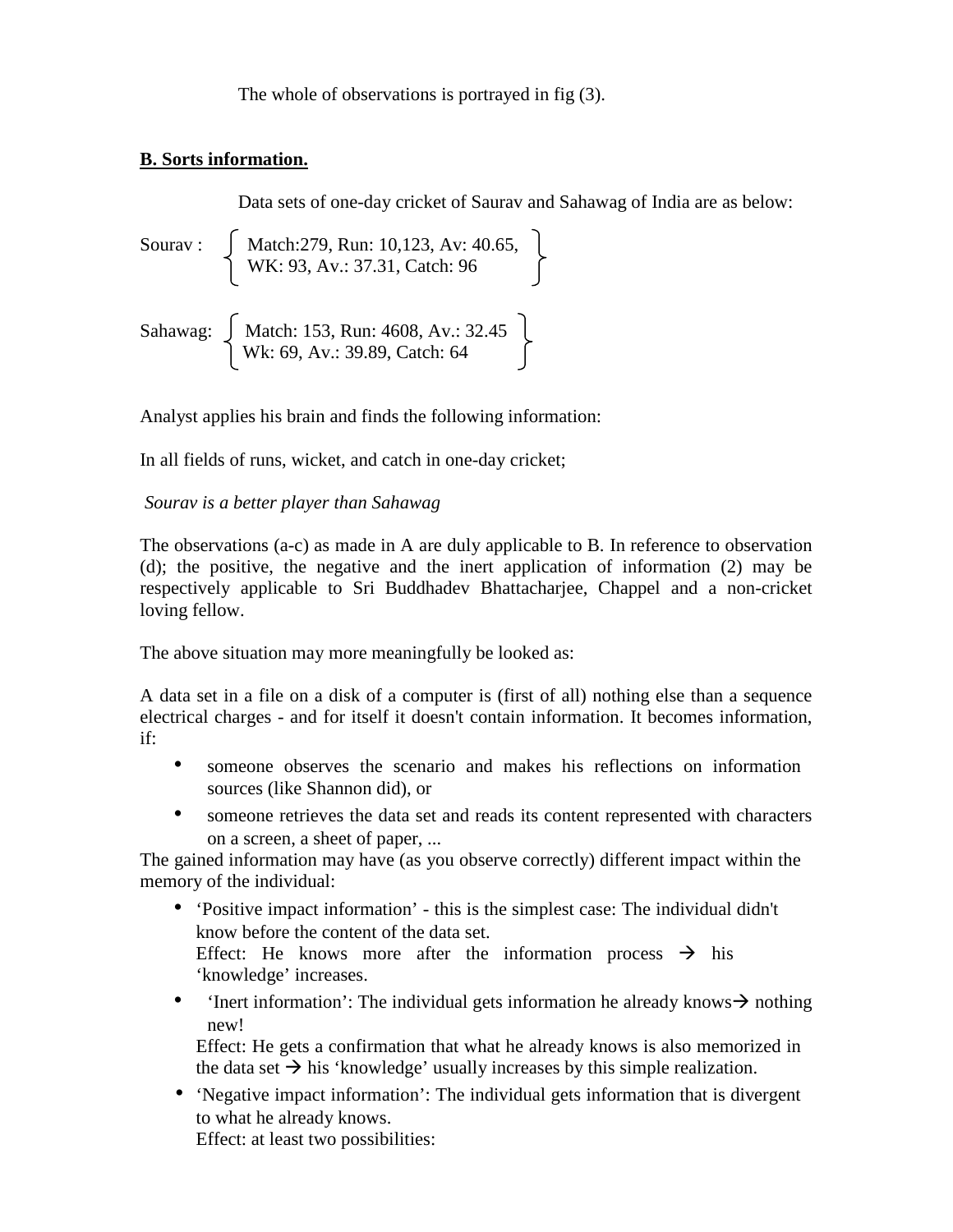- He learns that the information of the data set is wrong and he gets e.g. the impression that the content of the database must be updated.
- He learns that there are other opinions on what he already 'knows' and that he probably must take care for 'updating' his own knowledge.

In any of these cases the individual increases his own knowledge (information) on the regarded situation of data retrieval. The only case where he doesn't increase his knowledge is if he ignores the corresponding results. A decrease of knowledge is not possible.

### **Analysis**

The examples  $(A \& B)$  sighted above highlights different features of analyzing information. Amount of information in any thing or experiment or data set depends on variance of the same. For example if in example (A) elements of data increases from 3 to 4 to 5 …….., the finding correct relation among the element as information increases. This is because number of relations would have been more. More relations provide more information. Thus VARIANCE increases, probability happening a correct relation decreases to the observer. For example when set has a two data that may be linear quadratic relation, we have two option:

a.data $12+ b$ . data $2=0$ or  $a.data1+b.data22=0$ 

But with three data, we have 3! possibilities. This means that Information has a measurement related to some probability of happening, occurrence, findings etc., like that one established by Shannon. But still some questions are unanswered. First even if information measurement is done by probability of happening why it should be:

$$
I_{Known} = -\sum p_i \log p_i \tag{5}
$$

and not

$$
I_{Unknown} = -\sum (1 - p_i) \log(1 - p_i)
$$
\n(6)

as because information is not what we know  $(p_i)$  but what we do not know  $(1-p_i)$ .

Secondly, whether it is process, or thing or anything; information is already resident in data set, natural or artificial. As such information creation is proportional to the level of intelligence (i) of processor.

#### **3. Conclusion**

Our search and analysis reveal that information resident in universe is constant. It is there in the data set. It is obtained by the application of intelligence application of processor/human beings, and it is applied negatively, positively or inertly by human behavior. Information is relative in terms of processor's intelligence )level of processing) and level of applications. It is relatively and hardly is measurable by some absolute